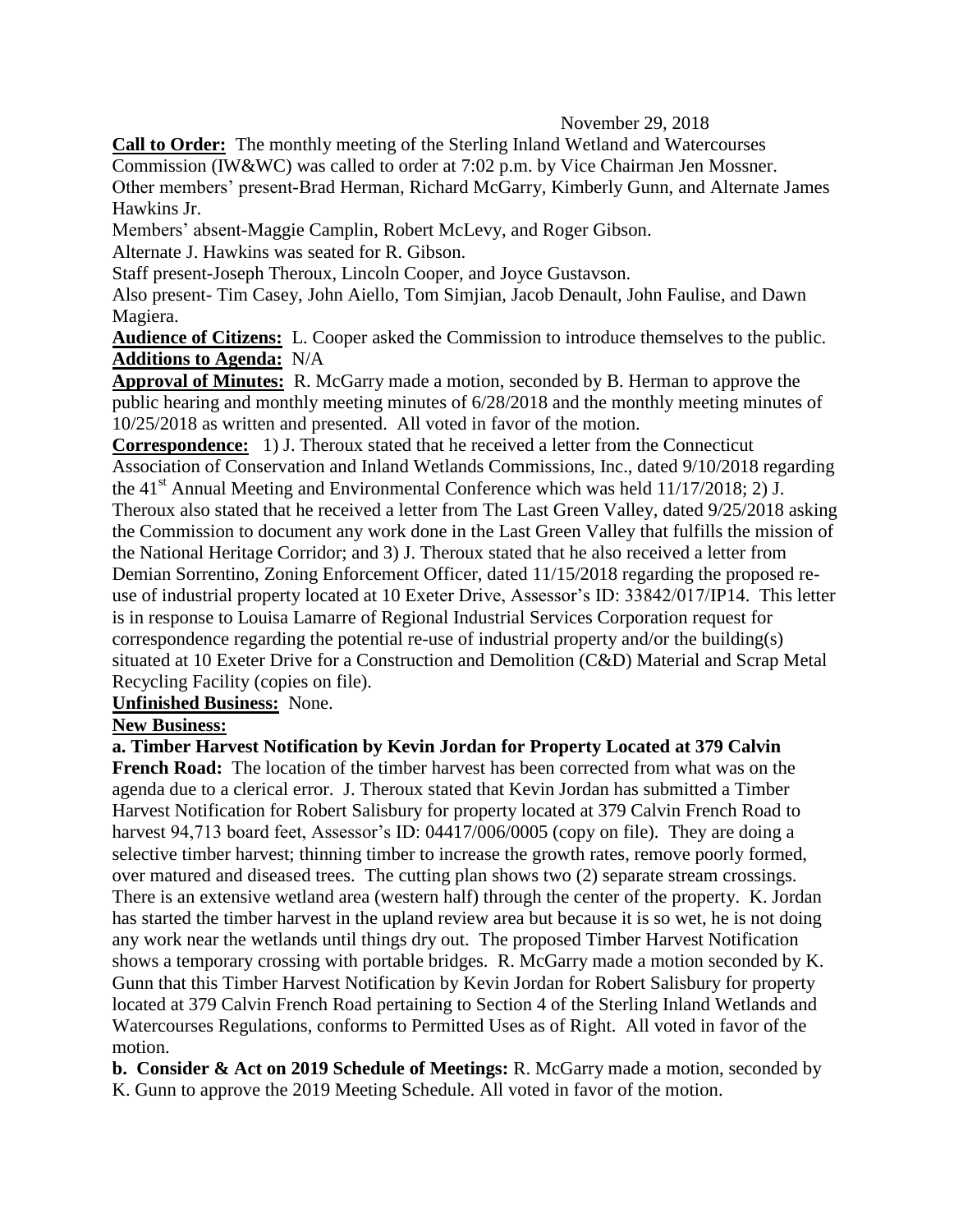**c. Election of Officers:** Nominations were open for the positions of Chairman, Vice Chairman, and Secretary. J. Hawkins made a motion, seconded by B. Herman to retain the current slate of officers. There were no objections and no nominations. All voted in favor of the motion. The following is the slate of officers for 2019: Roger Gibson, Chairman; Jennifer Mossner, Vice Chairman; and Richard McGarry, Secretary.

**d. Consider & Act on Notice of Violation for Property Located at 480 Gibson Hill Road Owned by Michael Driscoll for Excavation of Activities:** J. Theroux stated that while driving around he noticed M. Driscoll had excavated his entire backyard which is basically all wetlands. M. Driscoll stopped in and spoke to J. Theroux and stated that he is trying to put in a drain to keep the water table lower. The wetlands horseshoe around his house is causing him to have basement issues. J. Theroux informed Mr. Driscoll that he needs a permit and a site plan. Discussion was held on whether to issue a Cease and Desist or continue handling as a Notice of Violation. J. Theroux mailed Mr. Driscoll a letter dated 10/31/2018 stating in part...As a result of these actions you are hereby directed pursuant to Section 14.3 of the Town of Sterling Inland Wetland and Watercourses Regulations, to cease and desist from any all development activities on the subject property (copy on file). J. Theroux stated that this can be handled one of two ways; 1) issue a Notice of Violation where the homeowner submits an application or 2) issue a Cease and Desist Order which is followed by a Show Cause Hearing. It is the consensus of the Commission for J. Theroux to mail a second letter to M. Driscoll notifying him of the January meeting. R. McGarry made a motion, seconded by J. Hawkins to table this item to the 1/24/2019 meeting. All voted in favor of the motion.

**e. Consider & Act on Notice of Violation for Property Located at 480 Snake Meadow Hill Road Owned by Jacob Denault for Excavation/Grading Activities:** J. Theroux stated that while driving around he noticed in the backyard of the J. Denault property some cleaning up, minor excavation, and clearing of brush. J. Denault stated he is trying to clear the dead trees out on the property to open it up, clean out the garbage, and make the property more presentable and useable. J. Theroux shall meet with J. Denault to start the paperwork for a permit. R. McGarry made a motion, seconded by B. Herman to table this item to the 1/24/2019 meeting. All voted in favor of the motion.

**f. Timber Harvest Notification by Joseph Theroux for Property Located at 459 Newport Road:** J. Theroux, forester, submitted a Timber Harvest Notification for Alan, Ron, and Marc Marchesseault for properties located at 459 Newport Road and 74 and 92 Woodland Road to harvest 102,000 board feet, Assessor's ID: 03637/030/012A, 03637/030/0015, and 03637/030/0017 (copy on file). The timber harvest is for three (3) separate properties attached together. The gypsy moths destroyed most of their oak trees. This timber harvest is designed to be a salvage cut to remove the dead/dying oaks as well as some of the white pines on R. Marchessault's property. The proposed Timber Harvest Notification shows one (1) temporary stream crossing to remove the timber with log corduroy and portable bridges. Due to the water tables, nothing will happen until January/February if we get frozen ground conditions. R. McGarry made a motion, seconded by K. Gunn that this Timber Harvest Notification, by Joseph Theroux for Allan, Ron, and Marc Marchesseault, for properties located at 459 Newport Road and 74 and 92 Woodland Road pertaining to Section 4 of the Sterling Inland Wetlands and Watercourses Regulations, conforms to Permitted Uses as of Right. All voted in favor of the motion.

**g. Application by Scott Roys for 900 Gibson Hill Road:** John Faulise of Boundaries, LLC, presented the application on behalf of Scott Roys, for the redevelopment of property for a three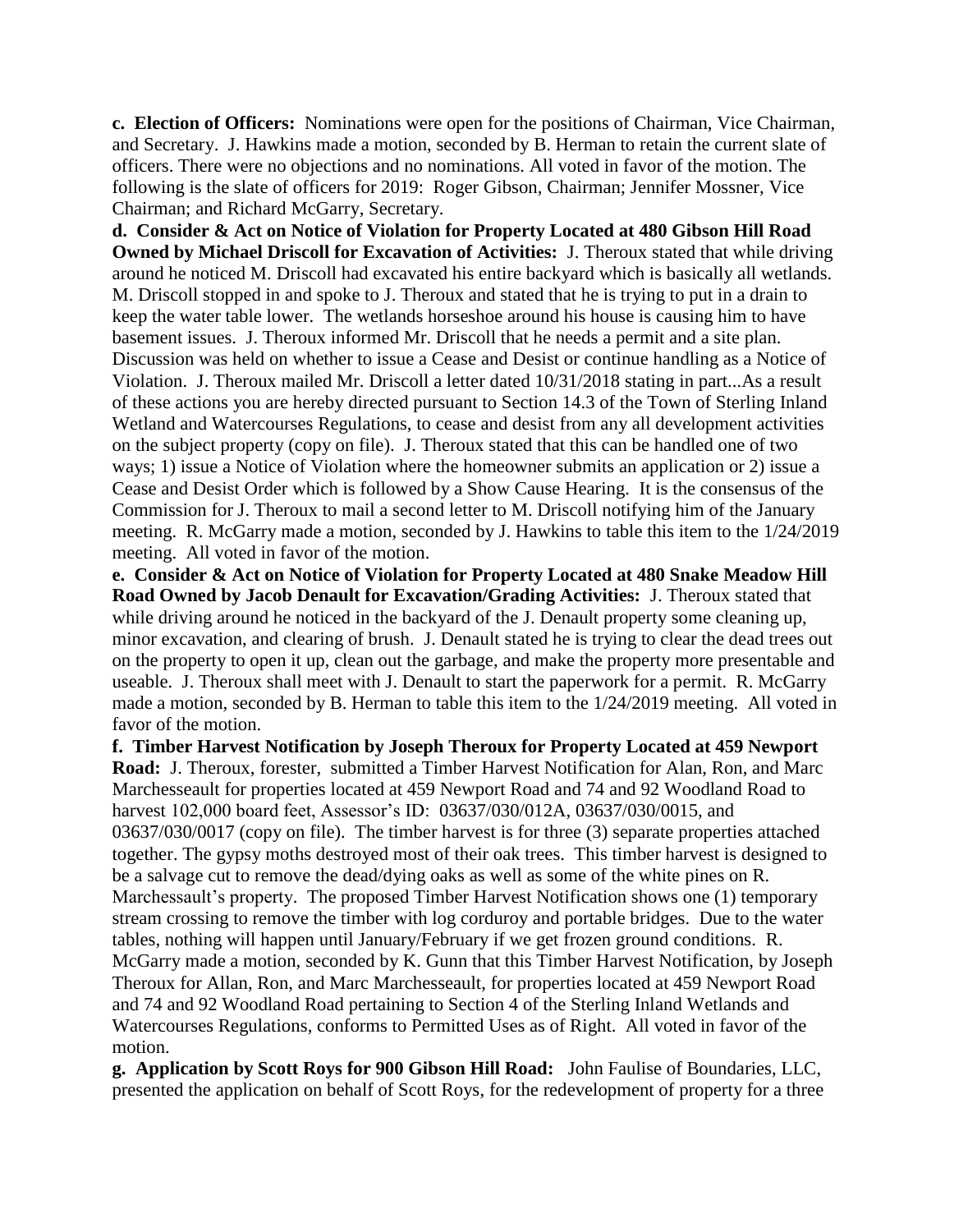(3) bedroom single-family residence with a two (2) car garage, new well, new septic system, and site grading for property located at 900 Gibson Hill Road, Assessor's ID: 03276/006/0012. The following was submitted into record: The application; Topographic Survey "Subsurface Sewage Disposal System (SSDS) Design Plan"; a letter from Demian Sorrentino of Boundaries, LLC dated 11/20/2018 regarding the proposal of a single-family residential site development; a letter from Scott Roys, dated 11/20/2018 authorizing John Faulise of Boundaries, LLC, to act on his behalf; a letter from Northeast District Department of Health (NDDH) dated 11/27/2018 approving the site plan for the sanitary system, soil scientist report; and a copy of a deed from Volume 18, Page 433 of the Town of Sterling Land Records (copies on file). J. Faulise stated that the deed establishes the lot as a lot of record in 1952. There are a lot of wetlands on the parcel and in 1952 there was a building/house on the property subsequently destroyed by fire. The property is located on the east side of Gibson Hill Road and is 2.3 acres. The only buildable area on the property is adjacent to the roadway; the back of the property is inundated with wetlands and a watercourse along the northerly side of the property, which runs through the middle of the wetlands and discharged from a cross culvert underneath Gibson Hill Road. A significant amount of refuse, debris and scrap material is present upon the property, as is an existing dug well with a pre-cast concrete riser, which will be abandoned during the process if construction moves forward. R. McGarry made a motion, seconded by J. Hawkins to accept this as application #IW-18-05 and to schedule a site walk for Saturday, 12/8/2018 at 9:00 a.m. All voted in favor of the motion.

## **Agents Reports:**

1. Violations: No new violations.

2. Other Issues:

 A) J. Theroux stated that regarding Louis Magiera's property located at 68 Deerfield Shores, Assessor's ID: 03832/029/0100, the house is almost completed. L. Magiera met with J. Theroux to discuss unfinished items on his site plan, specifically the rain gardens and the backyard plantings. He is asking the Commission if he needs to do the plantings. J. Theroux stated that he doesn't feel the plantings are necessary as the vegetation between the rock berm and the river is very thick. Ninety (90) percent of what was scheduled to be planted is growing native. If the vegetation is maintained, J. Theroux does not see any reason for additional plantings. L. Magiera is also asking the Commission if it is necessary to construct the rain gardens. J. Theroux visited the site and stated that after eight (8) inches of rain, the yard was dry. L. Magiera submitted an Erosion and Sedimentation (E&S) performance bond on the property in the amount of \$5,000 and the applicant's wife, Dawn Magiera is asking the Commission for direction as to whether the rain gardens need to be built as shown on the plans. J. Theroux stated that the site is stable and all (E&S) measures except the rain gardens have been met.

J. Hawkins made a motion, seconded by K. Gunn to amend the approval of Application IW-#17-08, dated 12/11/2017 allowing the applicant to proceed without creating the rain gardens. All voted in favor of the motion.

J. Theroux stated that he sees no issues in returning the performance bond as the site is stable. J. Hawkins made a motion, seconded by K. Gunn to release the Erosion and Sedimentation (E&S) performance bond to Louis Magiera for property located at 68 Deerfield Shores in the amount of \$5,000 pending Board of Selectmen approval. All voted in favor of the motion. 3. Richard LaFleche, 0 Sterling Road (Route 14): In regards to Application IW-#15-06, photographs dated October 2018 of the site were submitted into record. J. Theroux stated that a couple of meetings ago, R. LaFleche called asking for his bond back. The log corduroy that was